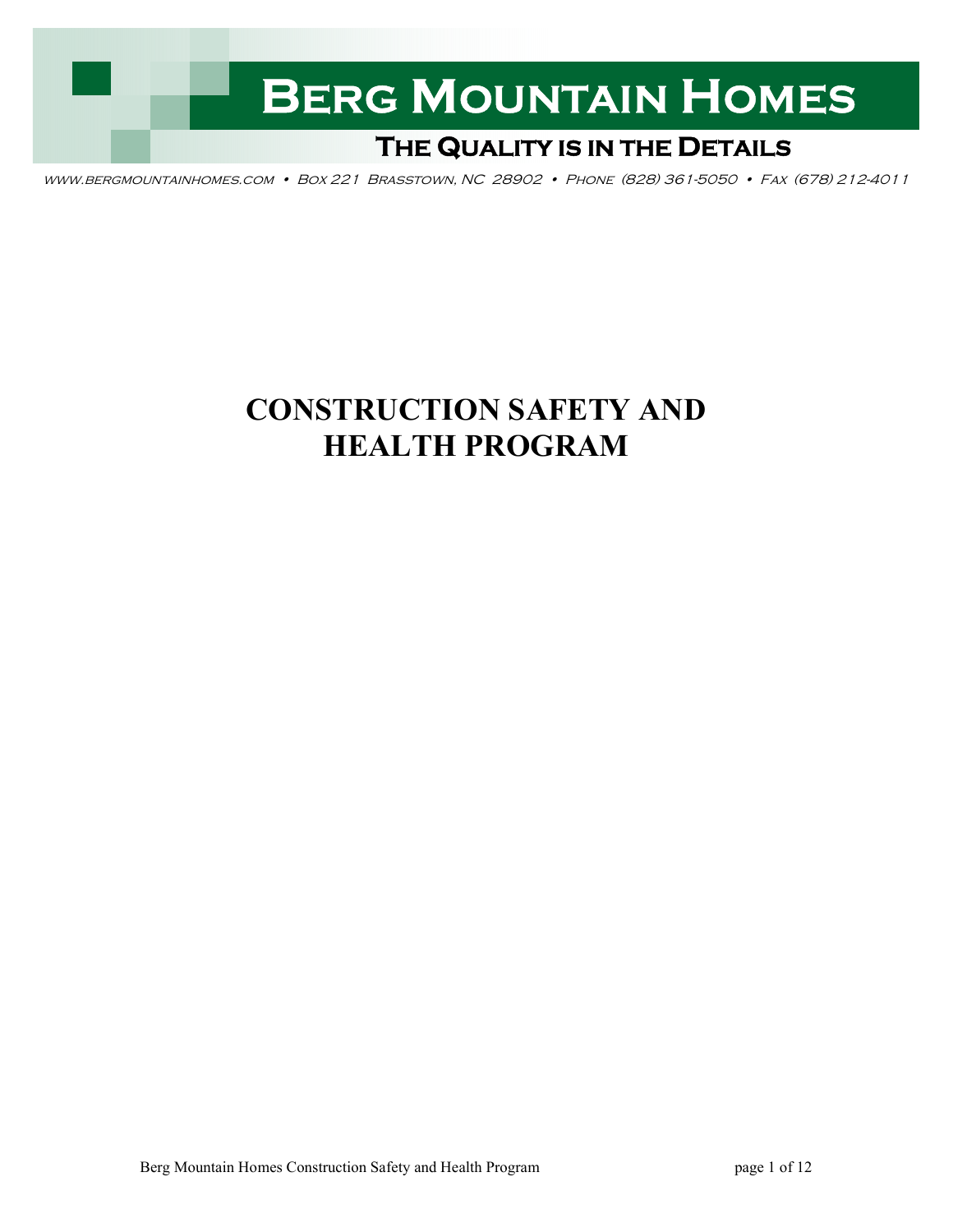## **TABLE OF CONTENTS**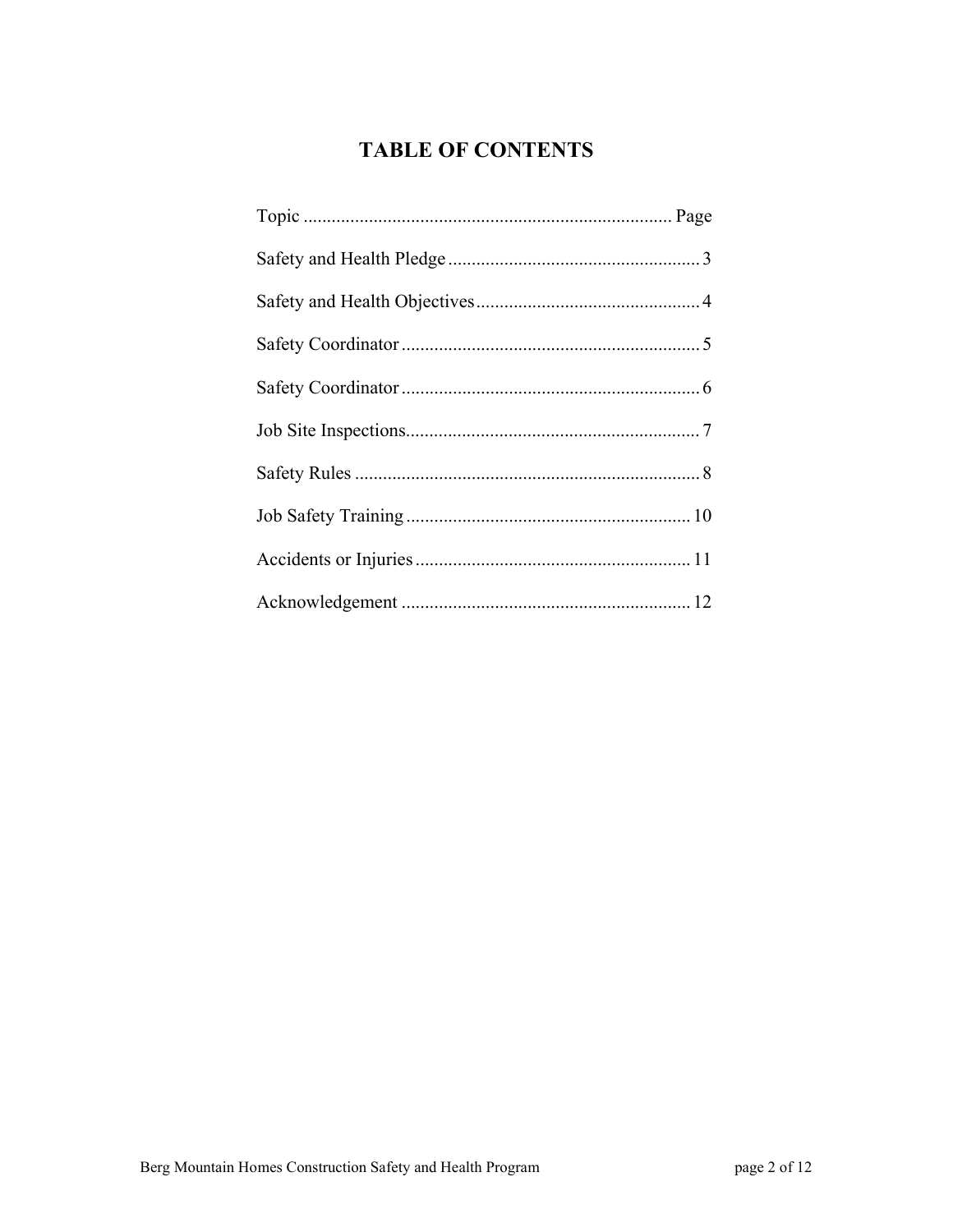#### **SAFETY PLEDGE**

Berg Mountain Homes (BMH) believes that no job or no task is more important than worker health and safety.

It is our belief that any safety and health program must have total worker involvement. Therefore, this program has management's highest priority, support, and participation.

If a job represents a potential safety or health threat, every effort will be made to plan a safe way to do the task.

Every procedure must be a safe procedure. Shortcuts in safe procedures by either foremen or workers will not be tolerated.

If a worker observes any unprotected job, which may pose a potential threat to their health or safety, he must inform a BMH representative so that adequate precautions may be taken.

If a job cannot be done safely it will not be done.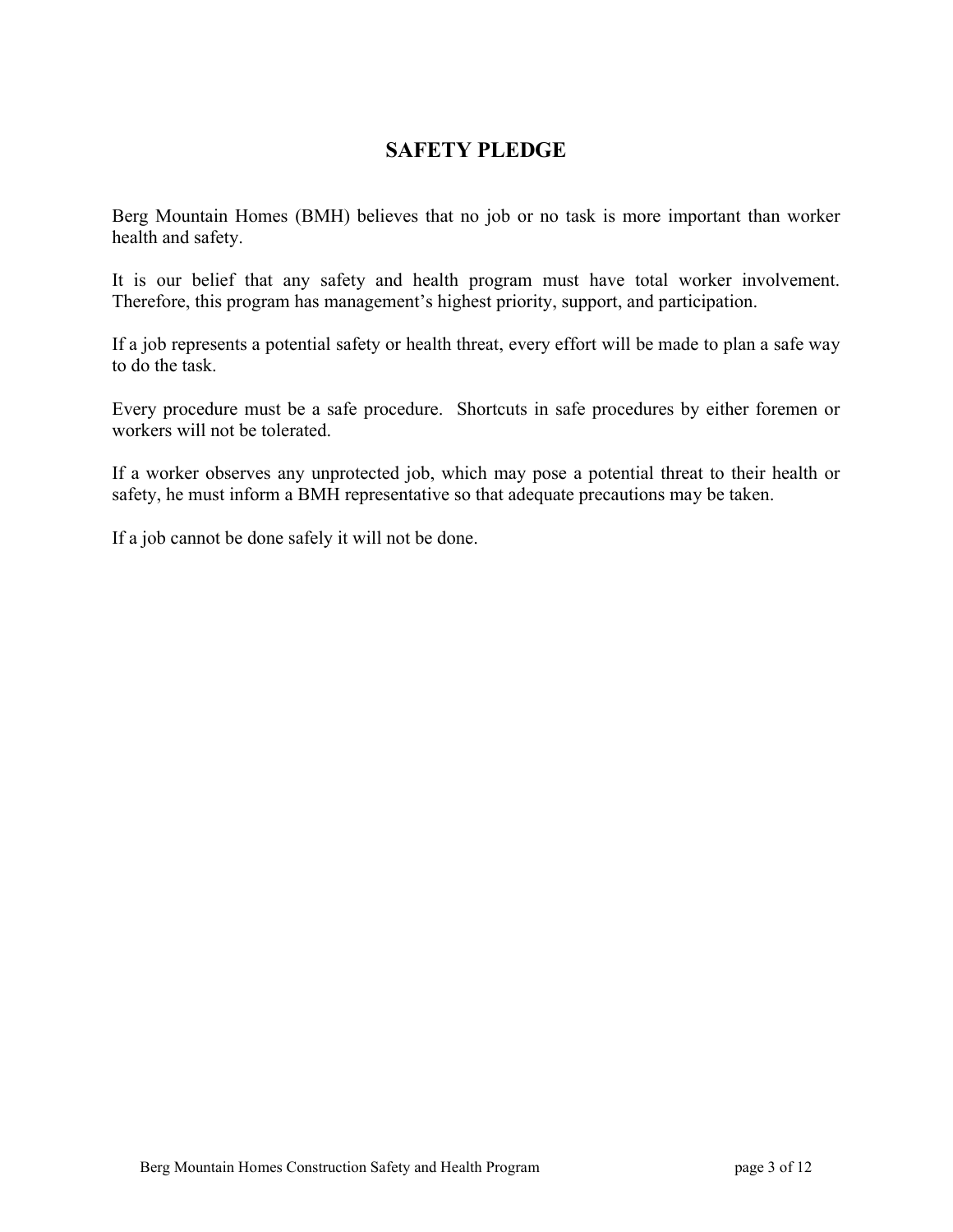#### **SAFETY AND HEALTH OBJECTIVES**

BMH plans to achieve worker safety and health through the following:

- 1. Establishing a safety policy (this document).
- 2. Appointing a designated Safety Coordinator.
- 3. Making regular job site safety inspections.
- 4. Enforcing the use of safety equipment.
- 5. Following safety procedures and rules.
- 6. Providing on-going safety training.
- 7. Enforcing safety rules and using appropriate discipline.

Benefits of achieving these goals are:

- Minimizing injuries and accidents
- Elimination of potential fatalities
- Elimination of potential permanent disabilities
- Elimination of potential OSHA fines
- Reductions in workers' compensation insurance costs
- Reductions in operating costs
- Having the best Safety and Health conditions possible in the workplace.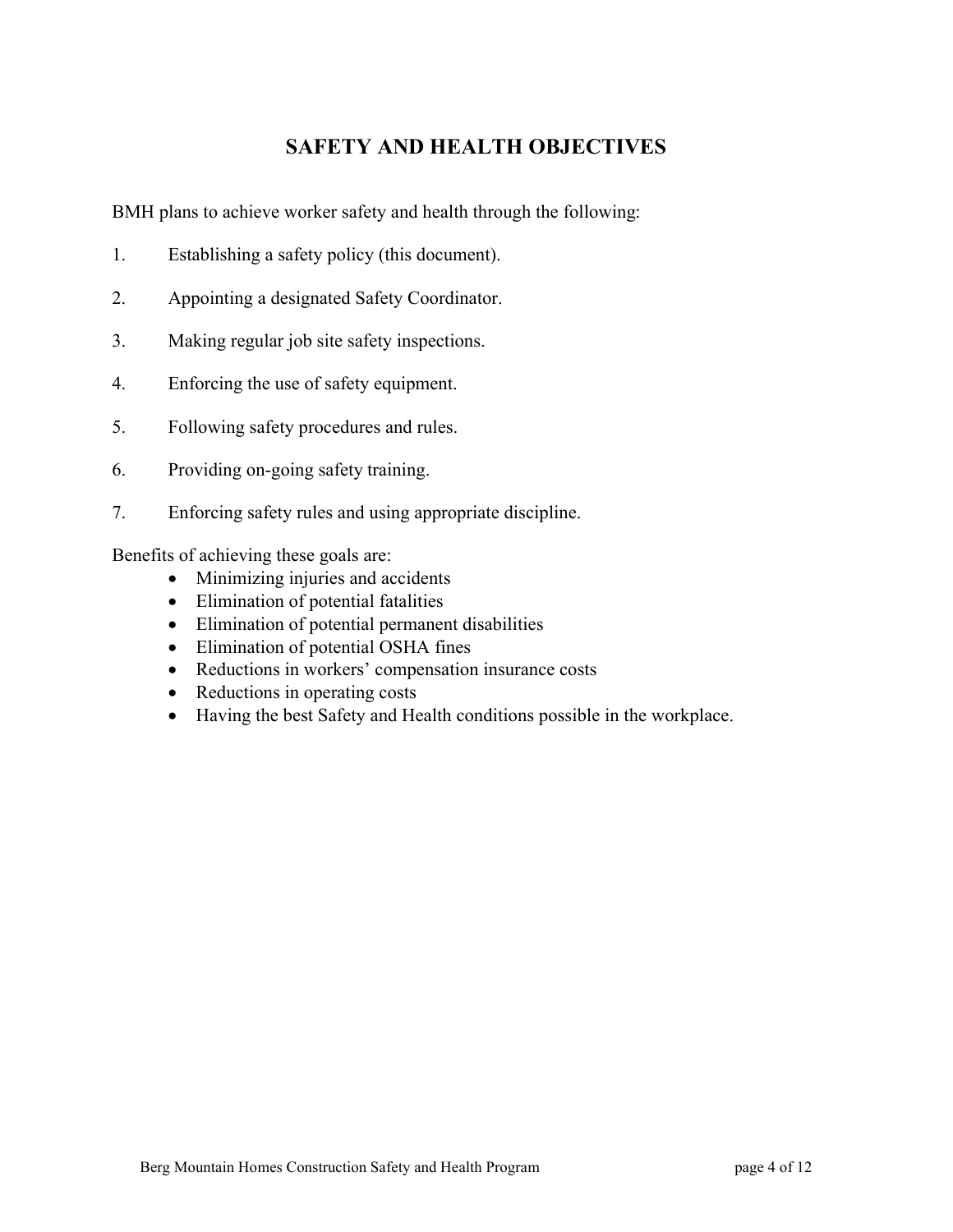#### **WORKER RESPONSIBILITIES**

It is the duty of each and every worker to know these safety and health rules and conduct their work in compliance with these rules. It is also the duty of each worker to make full use of the safeguards provided for their protection. Every worker will receive an orientation when hired and receive a copy of the Construction Safety and Health Program. Worker responsibilities include the following:

- 1. Reading, understanding and following these safety and health rules and procedures.
- 2. Wearing Personal Protective Equipment (PPE) at all times when working in areas where there is a possible danger of injury.
- 3. Wearing suitable work clothes.
- 4. Performing all tasks safely.
- 5. Reporting all injuries, no matter how slight, and seeking treatment promptly.
- 6. Knowing the location of first aid, fire fighting equipment, and other safety devices.
- 7. Attending any and all required safety and health meetings.
- 8. Not performing potentially hazardous tasks, or using any hazardous material until properly trained, and following all safety procedures when performing those tasks.
- 9. Stopping and asking questions if ever in doubt about the safety of an operation.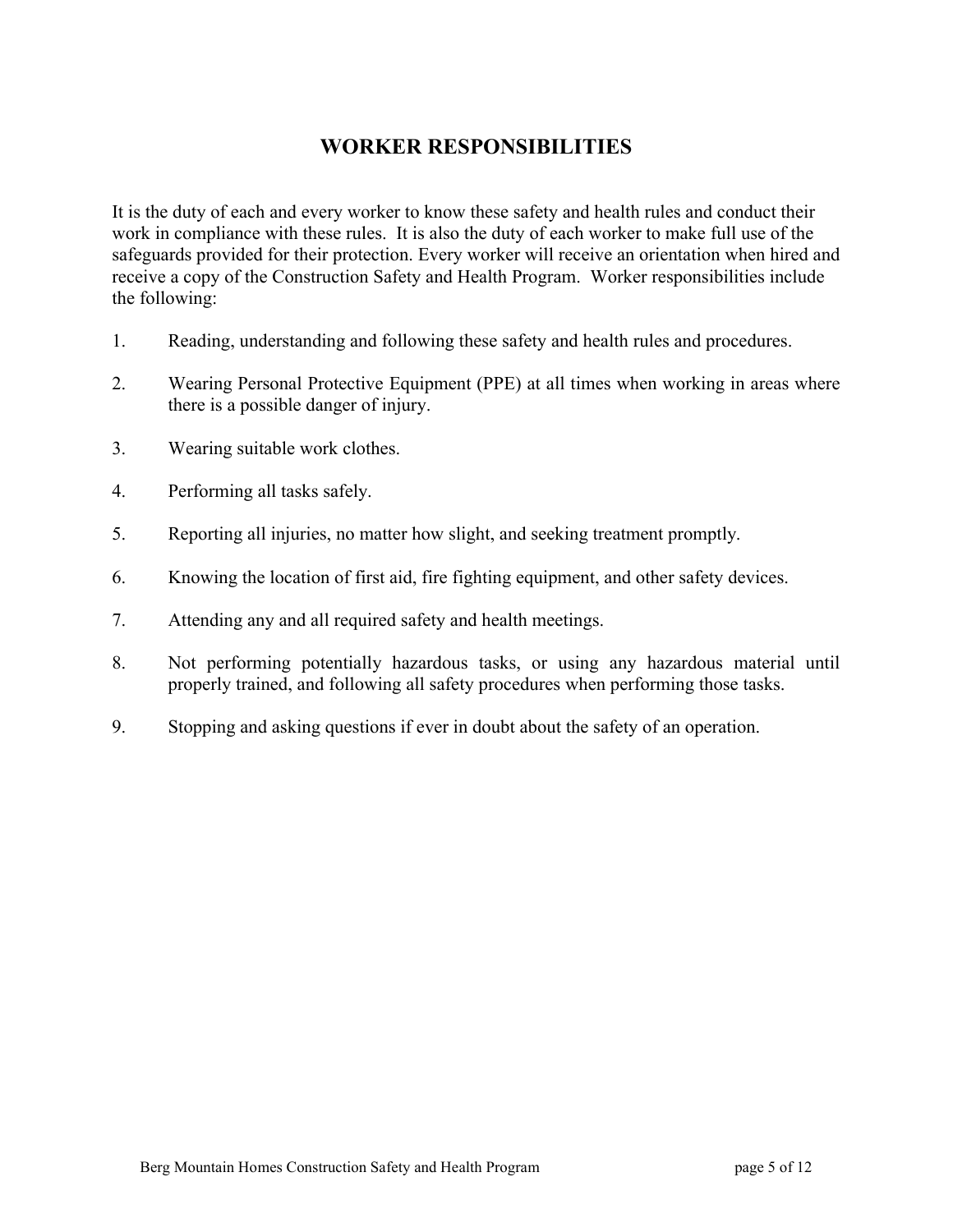#### **SAFETY COORDINATOR**

Cory Berg (cell phone: 828-361-7987) is the person designated to administer the safety and health program for this organization. The responsibilities for this position are as follows:

- 1. Being knowledgeable of potential job hazards.
- 2. Becoming thoroughly familiar with OSHA regulations and local and state safety codes.
- 3. Establishing safety procedures.
- 4. Assuring compliance with OSHA construction safety and health standard requirements.
- 5. Introducing the safety program to new workers.
- 6. Maintaining adequate stock of first aid supplies and other safety equipment to insure their immediate availability.
- 7. Making regular safety inspections.
- 8. Coordinating safety training.
- 9. Maintaining safety records.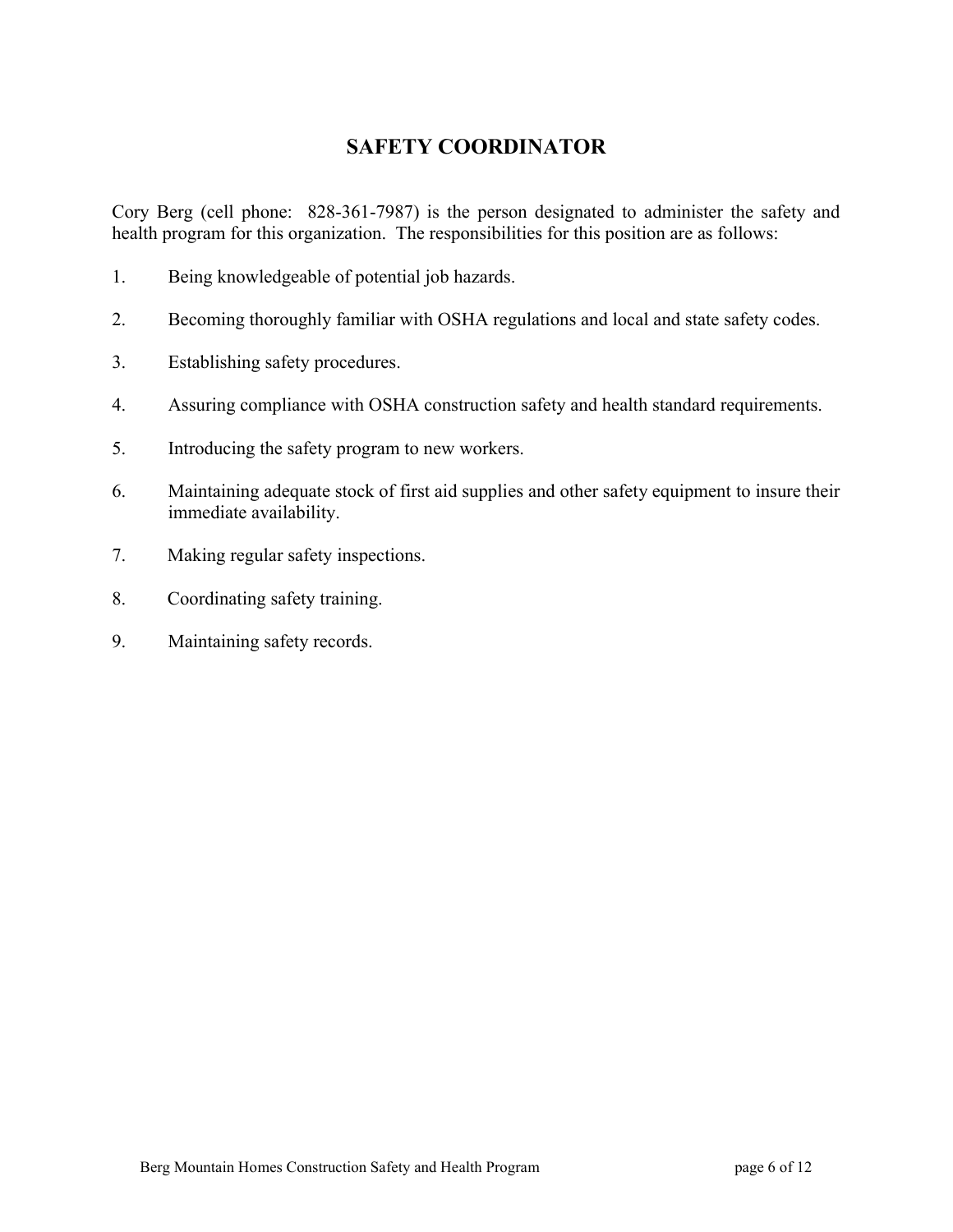#### **JOB SITE INSPECTIONS**

The Safety Coordinator will tour each job site and observe potential safety/health hazards and develop a plan for safeguarding BMH workers which may include the following:

- 1. Removing the hazard.
- 2. Guarding against the hazard as required by OSHA.
- 3. Providing personal protective equipment and enforcing its use.
- 4. Training workers in safe work practices.
- 5. Coordinating protection of workers through other sub-contractors.

A record of all safety inspections and correctional steps will be kept.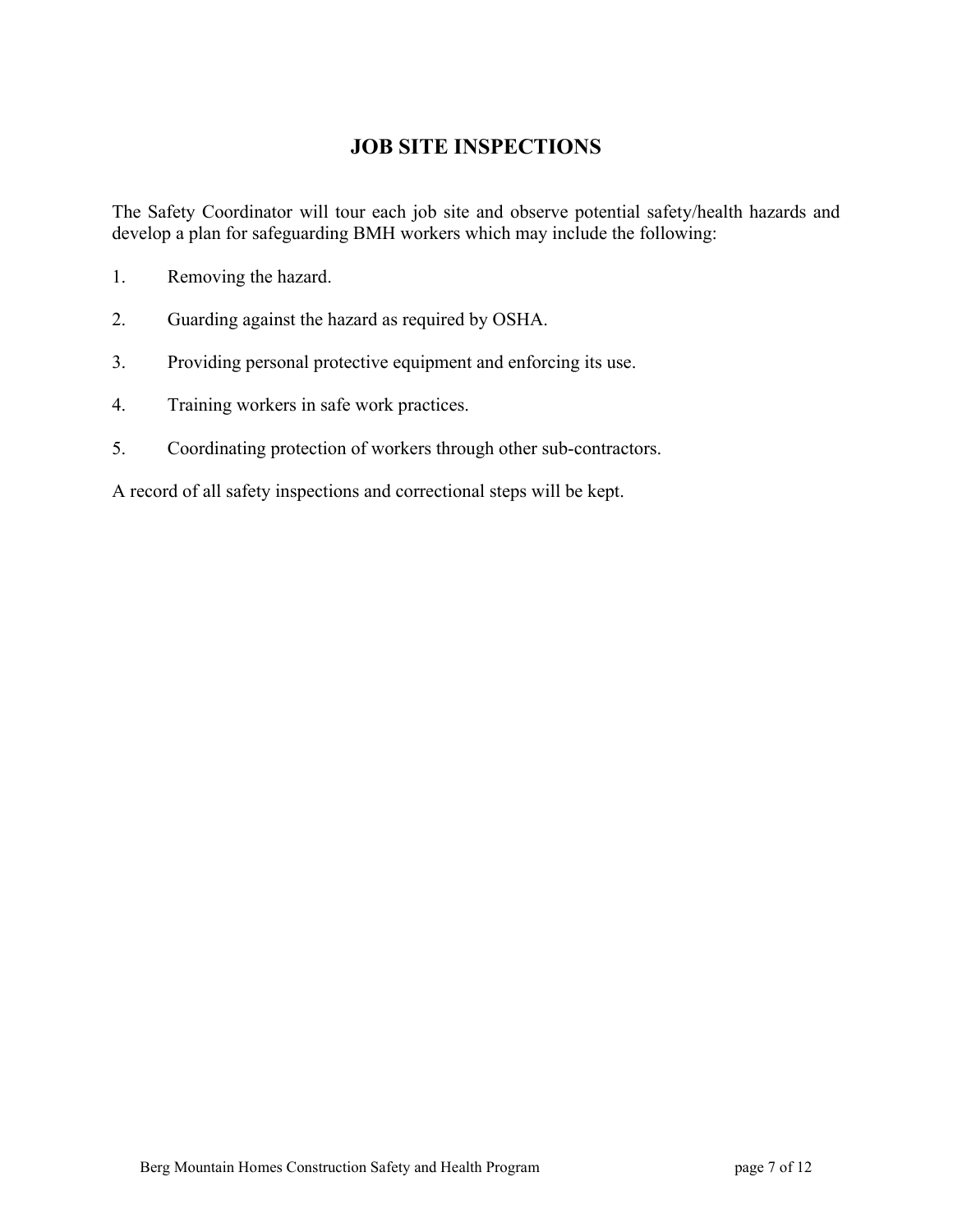#### **SAFETY RULES**

Please follow these important safety rules. It is Berg Mountain Home's goal that the following safety rules be encouraged, supported, monitored and enforced at all times.

- 1. Do not undertake a job unless you have received adequate training. Do not work under conditions which are unsanitary, dangerous or potentially hazardous to your health.
- 2. Never work aloft if you are afraid of heights, subject to dizzy spells, or if you are apt to be nervous or sick.
- 3. Keep your mind on your work at all times. Do not distract the attention of fellow workers. Do no engage in any act which would endanger another worker.
- 4. Keep your working area free from rubbish and debris. A clean work area is a safe work area. To facilitate cleaning, every floor, working place, and passageway shall be kept free from protruding nails, splinters, loose boards, and holes and openings.
- 5. Do not use a compressor to blow dust or dirt from your clothes, hair, or hands.
- 6. Never move an injured person unless it is absolutely necessary. Keep the injured as comfortable as possible and utilize job site first-aid equipment until an ambulance arrives.
- 7. If any part of your body should come in contact with an acid or caustic substance, go to the nearest water available and flush the affected part. Secure medical aid immediately.
- 8. If any substance is found of unknown origin, leave it alone. Immediately evacuate the area and contact a BMH representative or the local fire department.
- 9. Lift correctly with legs, not the back. If the load is too heavy, get help.
- 10. Know where firefighting equipment is located and be trained on how to use it.
- 11. Barricade danger areas and do not enter an area which has been barricaded. Use guard rails or perimeter cables as required. Do not remove, displace, damage, or destroy any safety device or safeguard provided for use on the job.
- 12. Never throw anything from the job site with ensuring that there are no persons passing below.
- 13. If you must work around power shovels, trucks, and dozers, make sure operators can always see you. Barricades are required for cranes.
- 14. Maintain all hand and power tools in a safe condition.
- 15. Do not use power tools and equipment until you have been properly instructed in the safe work methods and become authorized to use them.
- 16. Always follow manufacturer's specifications, limitations and instructions.
- 17. Never oil, lubricate, or fuel equipment while it is running or in motion.
- 18. Before servicing, repairing, or adjusting any powered tool or piece of equipment, disconnect it and lock out the source of power.
- 19. Keep out of trenches or cuts that have not been properly shored or sloped.
- 20. Use a stairway or ladder at all personnel points of access where there is a break in elevation of 19 inches or more, and no ramp, runway, sloped embankment, or personnel hoist is provided.
- 21. Use the "four and one" rule when using a ladder (one foot of base for every four feet of height).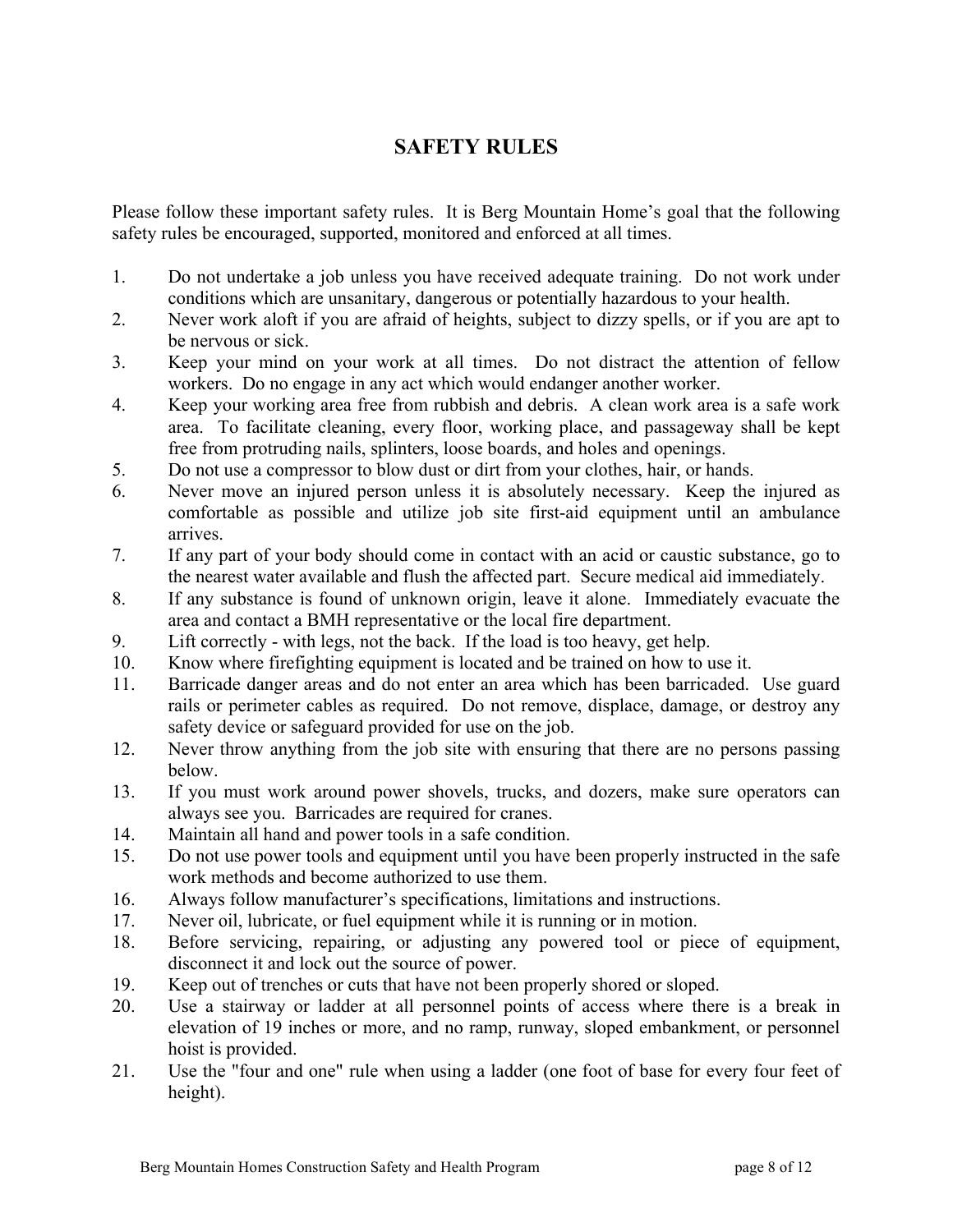- 22. Portable ladders in use shall be equipped with safety feet unless ladder is tied, blocked or otherwise secured.
- 23. Ladders must extend three feet above landing on roof for proper use.
- 24. Keep ladder bases free of debris, hoses, wires, materials, etc.
- 25. Build scaffolds according to manufacturers' recommendations and OSHA construction safety standards.
- 26. Scaffold planks shall be properly lapped, cleated or otherwise secured to prevent shifting.
- 27. Use only extension cords of the three-prong type. Use ground fault circuit interrupters when using tools in a wet environment.
- 28. Wear personal safety equipment as prescribed for each job.
- 29. Always use harnesses and lanyards with safety lines when working from unprotected high places. Always keep your line as tight as possible.
- 30. Wear head protection at all times when there are potentials of falling objects, hair entanglement, burning, or electrical hazards.
- 31. Wear eye protection when there are potentials of hazards from flying objects or particles, chemicals, arcing, glare or dust.
- 32. Wear protective footwear to protect from fallen objects, chemicals, or stepping on sharp objects. Athletic or canvas-type shoes shall not be worn.
- 33. Wear protective gloves or clothing when required to protect against a hazard.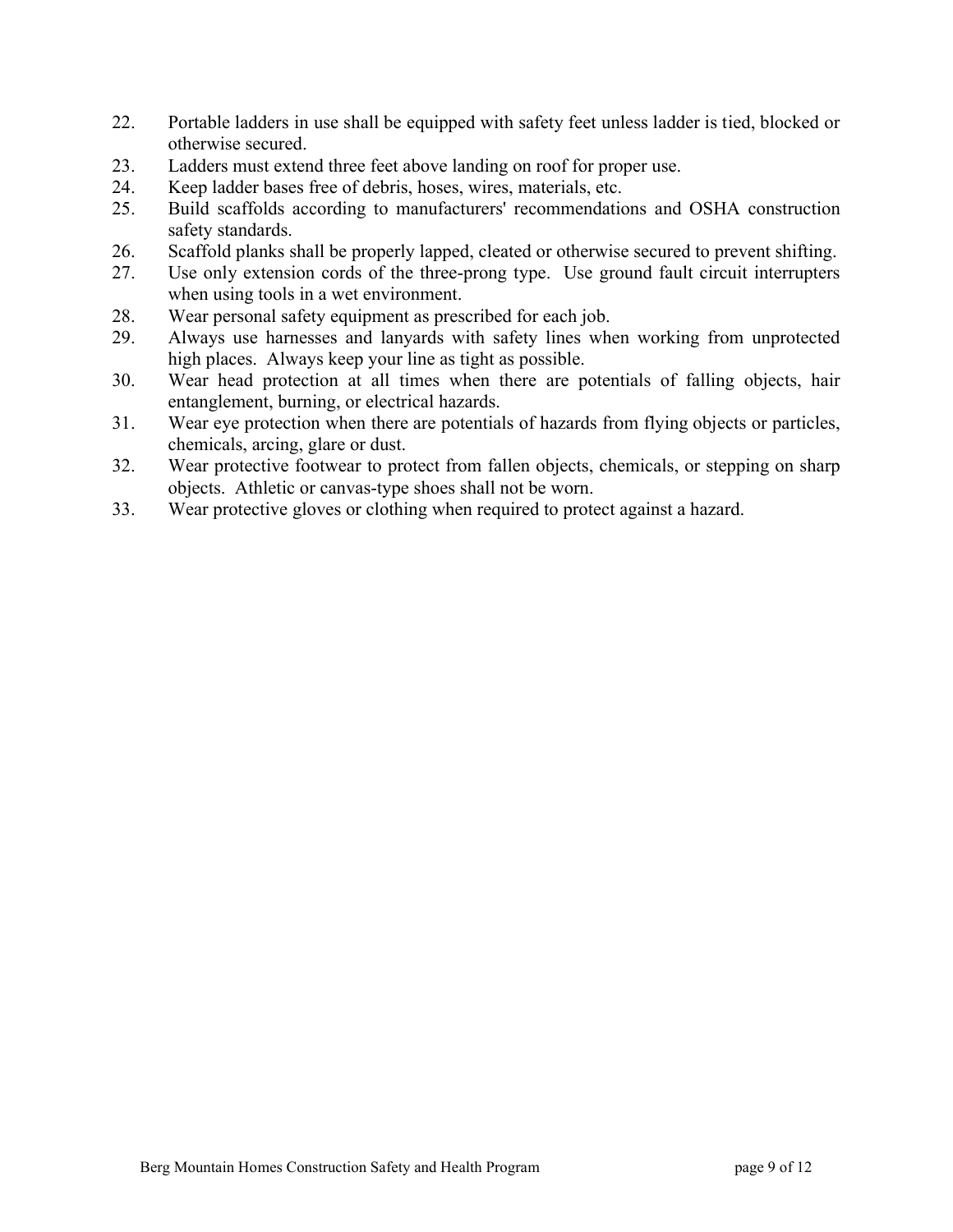#### **JOB SAFETY TRAINING**

Training is an essential component of an effective safety and health program addressing the responsibilities of both management and workers at the site.

Note that all workers who perform tasks requiring fall protection will be required to watch the NAHB's Fall Protection Video.

- 1. After inspecting a job site, the Safety Coordinator will identify and evaluate all potential hazards for:
	- A. Probability of an accident.
	- B. Injury severity potential.
- 2. The Safety Coordinator will also appraise the skill and knowledge level of exposed workers.
- 3. Appropriate training will be given.
	- A. Hazards will be pointed out.
	- B. Necessary precautions will be explained.
	- C. And the higher the hazard, the more detailed the training.
- 4. Records will be maintained for all training sessions with descriptions of topics covered and names of workers trained.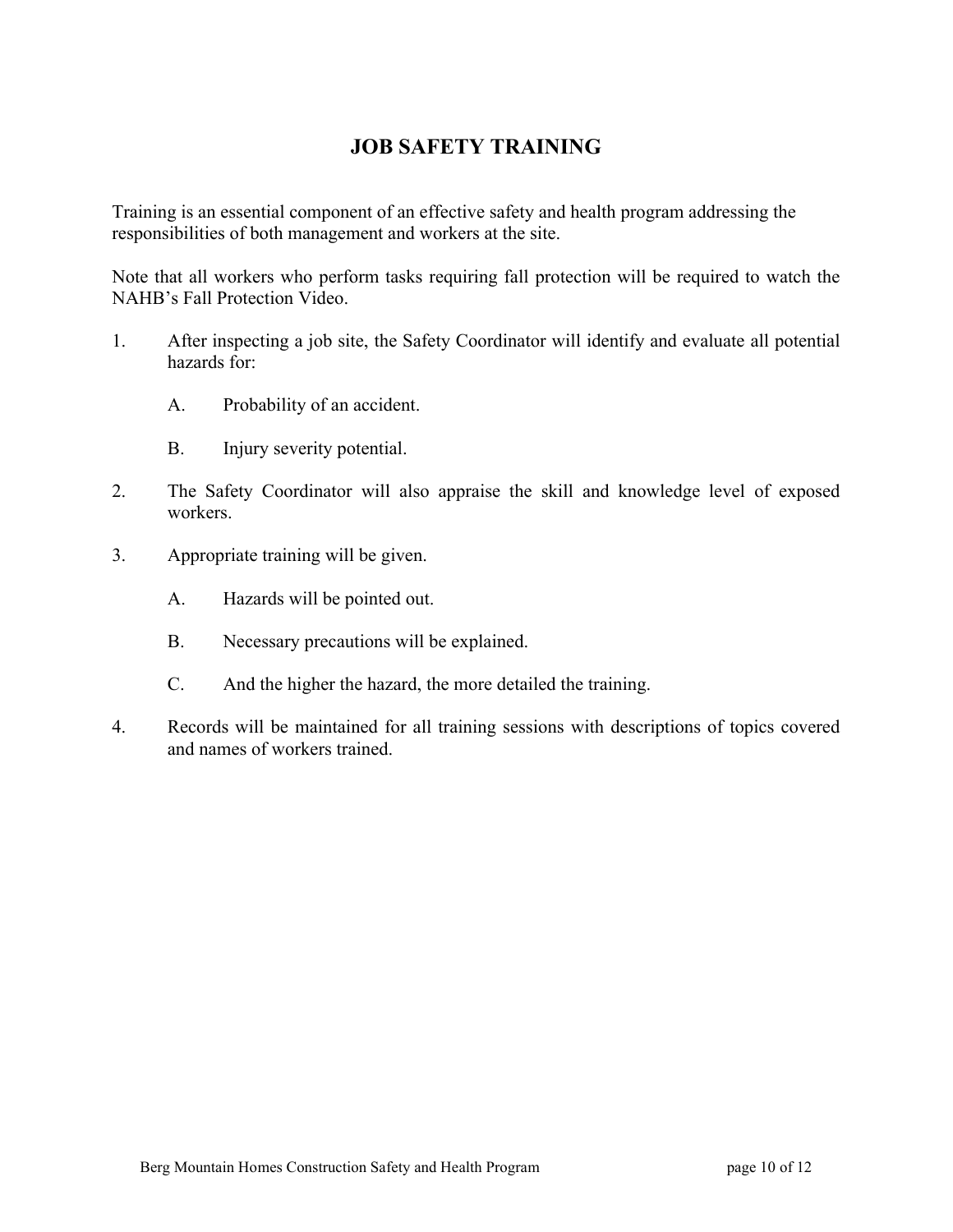### **ACCIDENTS OR INJURIES**

If an injury or accident should ever occur:

- First aid should be provided
- Emergency medical care should be called if required
- The Safety Coordinator should be notified as soon as possible.

The Safety Coordinator will:

- Investigate the incident, gather facts (worker and witness statements), and, if necessary, take pictures and physical measurements of incident site and equipment involved.
- Complete an incident investigation report form and the necessary workers' compensation paperwork within 24 hours whenever possible.
- Insure that corrective action to prevent a recurrence is taken.
- Discuss the incident, where appropriate, in safety and other worker meetings with the intent to prevent a recurrence.
- For any OSHA recordable injury or illness (defined as an injury resulting in loss of consciousness, days away from work, days of restricted work, or medical treatment beyond first aid), the Safety Coordinator will create an OSHA approved log entry and a summary report for every recordable injury and illness. The entry will be made within seven days after the injury or illness has occurred.